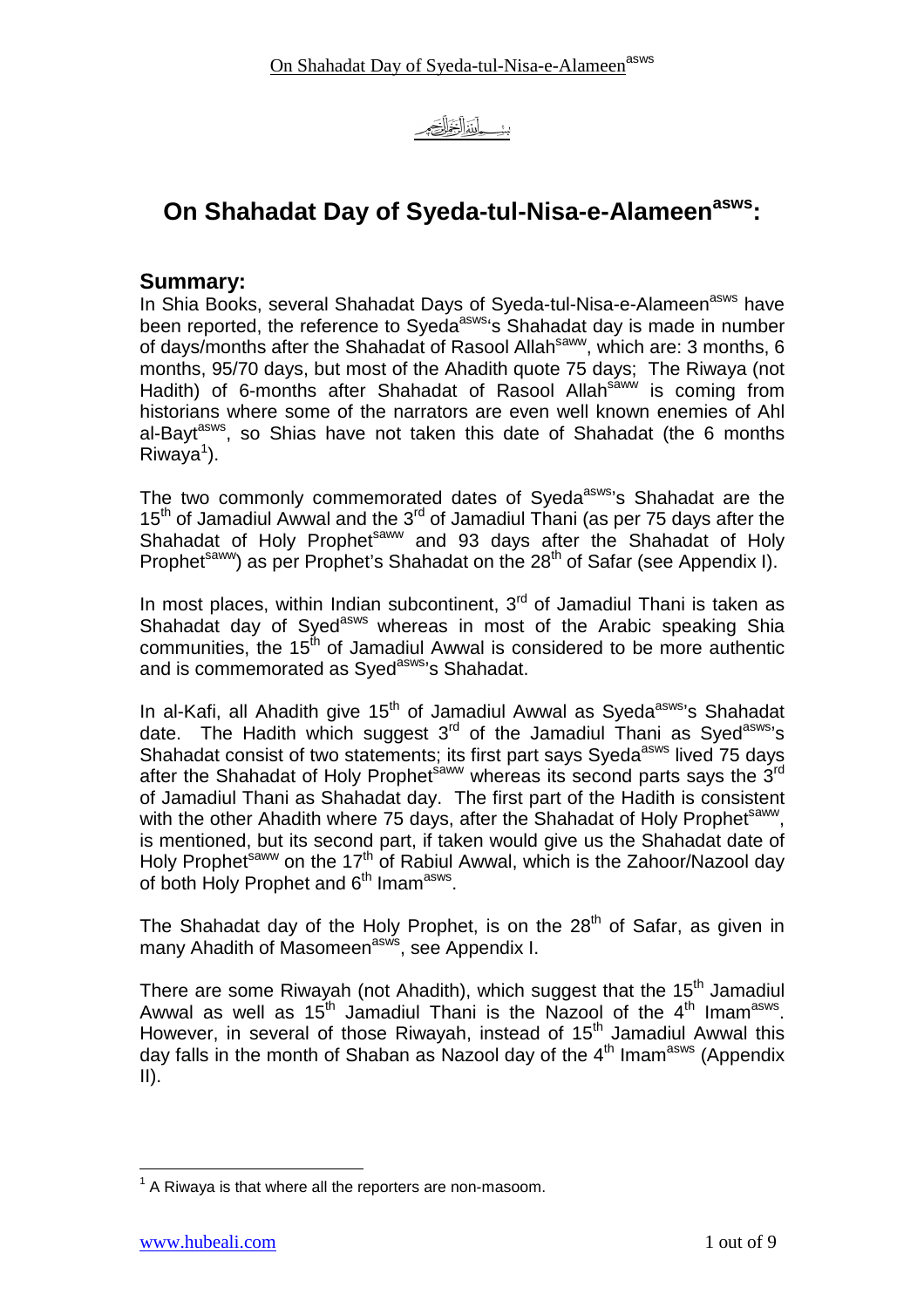# **Ahadith on Shahadat day of Syedaasws:**

مُحَمَّدُ بْنُ يَحْيَى عَنْ أَحْمَدَ بْنِ مُحَمَّدٍ عَنِ ابْنِ مَحْبُوبٍ عَنِ ابْنِ رِئَابٍ عَنْ أَبِي عُبَيْدَةَ قَالَ سَأَلَ أَبَا عَبْدِ اللَّهِ عِ بَعْضُ أَصْحَابِنَا عَنِ الْجَفْرِ فَقَالَ هُوَ جِلْدُ تَوْرِ مَمْلُوءٌ عِلْمًا قَالَ لَهُ فَالْجَامِعَةُ قَالَ تِلْكَ صَحِيفَةٌ طُولُهَا سَبْعُونَ ذِرَاعًا فِي عَرْضِ الْأَدِيمِ مِثْلُ فَخِذِ الْفَالِجِ فِيهَا كُلَّ مَا يَحْتَاجُ النَّاسُ إِلَيْهِ وَ لَيْسَ مِنْ قَضِيَّةٍ إِلَّا وَ هِيَ فِيهَا حَتَّى أَرْشُ الْخَدْشِ قَالَ فَمُصْحَفُ فَاطِمَةٌ ع قَالَ فَسَكَتَ طَوِيلًا ثُمَّ قَالَ إِنَّكُمْ لَتَبْحَثُونَ عَمَّا لُرِيدُونَ وَ عَمَّا لَا ثُرِيدُونَ إِنَّ فَاطِمَةً مَكَثَتْ بَعْدَ رَسُولِ اللَّهِ ص خَمْسَةً وَ سَبْعِينَ يَوْمًا وَ كَانَ دَخَلَهَا حُزْنٌ شَدِيدٌ عَلَى أَبِيهَا وَ كَانَ جَبْرَئِيلُ عِ يَأْتِيهَا فَيُحْسِنُ عَزَاءَهَا عَلَى أُبِيهَا وَ يُطْنِّبُ نَفْسَهَا وَ يُخْبِرُهَا عَنْ أَبِيهَا وَ مَكَانِهِ وَ يُخْبِرُهَا بِمَا يَكُونُ بَعْدَهَا فِي دُرِّيَّتِهَا وَ كَانَ عَلِيٌّ عِ يَكْتُبُ ذَلِكَ فَهَذَا مُصنْحَفُ فَاطِمَة ع

Muhammad ibn Yahya has narrated from Ahmad ibn Muhammad from ibn Mahbub from ibn Riab from abu Ubayda who has said the following:

'People from our group asked Abu Abd Allah<sup>asws</sup> about Jafr and the Imam<sup>asws</sup> said: 'It is the skin of a bull which is full of knowledge. They then asked the Imam<sup>asws</sup> about al-Jamiah. The Imam<sup>asws</sup> replied: 'It is a parchment that is seventy yards long with the width of a hide like that of the leg of a huge camel'. It contains all that people may need. There is no case for which there is not a rule in it. In it there is the law even to settle the compensation for a scratch caused to a person. 'I (the narrator) then asked the Imam<sup>asws</sup>: What is the Mushaf of Fatimah<sup>asws</sup>? The Imam<sup>asws</sup> waited for quite a while. Then he<sup>asws</sup> said: 'You ask about what you really mean and what you do not mean. Fatimah<sup>asws</sup> lived after the Messenger of Allah<sup>saww</sup> for **seventy-five days**. She<sup>asws</sup> was severely grieved because of the death of her<sup>asws</sup> father.

Jibril<sup>as</sup> would come to provide her solace and condolence due to the Shahadat of her<sup>asws</sup> father. Jibril<sup>as</sup> would comfort her<sup>asws</sup> soul, inform her<sup>asws</sup> about her father<sup>asws</sup>, his place, of the future events and about what would happen to her children. At the same time Ali<sup>asws</sup> would write all of them down and thus has come to be known as the Mushaf of Fatimah<sup>asws, 2</sup>

الكافي 1 241 باب فيه ذكر الصحيفة و الجفر و الجام نُّوْرٍ مَمْلُوءٌ عِلْمًا قَالَ لَهُ فَالْجَامِعَةُ قَالَ تِلْكَ صَحِيفَةٌ طُولُهَا سَبْعُونَ ذِرَاعًا فِي عَرْضِ الْأَدِيمِ مِثْلُ فَخِذِ الْفَالِجِ فِيهَا كُلَّ مَا يَحْتَاجُ النَّاسُ إِلَيْهِ وَ لَيْسَ مِنْ قَضيَّةٍ إِلَّا وَ هِيَ فِيهَا حَتَّى أَرْشُ الْخَدْشِ قَالَ فَمُصنْحَفُ فَاطِمَة ع قَالَ فَسَكَتَ طويلًا ثُمَّ قَالَ إِنَّكُمْ لَنَبْحَثُونَ عَمَّا ثَرِيدُونَ وَ عَمَّا لَمَا ثَرِيدُونَ إِنَّ فَاطِمَةً مَكَثَتْ بَعْدَ رَسُولِ اللَّهِ ص <mark>خَمْسَةً وَ سَبْعِينَ يَوْمًا</mark> وَ كَانَ دَخَلْهَا حُزْنٌ شَدِيدٌ عَلَى أُبِيهَا وَ كَانَ جَبْرَئِيلُ عِ يَأْتِيهَا فَيُحْسِنُ عَزَاءَهَا عَلَى أُبِيهَا وَ يُطْيِّبُ نَفْسَهَا وَ يُحْبِرُهُا عَنْ أَبِيهَا وَ مَكَانِهِ وَ يُخْبِرُهَا بِمَا يَكُونُ بَعْدَهَا فِي ذُرُّيَّتِهَا وَ كَانَ عَلِيٌّ ع يَكْتُبُ ذَٰلِكَ فَهَذَا مُصنْحَفُ فَاطِمَة ع

#### **75 days**

الكافي 1 458 باب مولد الزهراء فاطمة ع ..... ص : 1- مُحَمَّدُ بْنُ يَحْيَى عَنْ أَحْمَدَ بْنِ مُحَمَّدٍ عَنِ ابْنِ مَحْبُوبٍ عَنِ ابْنِ رِئَابٍ عَنْ أَبِي عُبَيْدَةَ عَنْ أَبِي عَبْدِ اللَّهِ ع قَالَ إِنَّ فَاطِمَة ع مَكَثَتْ بَعْدَ رَسُول اللَّهِ ص خَمْسَةً وَ سَبْعِينَ يَوْمًا وَ كَانَ دَخَلَهَا حُرْنٌ شَدِيدٌ عَلَى أَبِيهَا وَ كَانَ يَأْتِيهَا جَبْرَئِيلُ ع فَيُحْسِنُ عَزَاءَهَا عَلَى أَبِيهَا وَ يُطَيِّبُ نَفْسَهَا وَ يُخْبِرُهَا عَنْ أَبِيهَا وَ مَكَانِهِ وَ يُخْبِرُهَا بِمَا يَكُونُ بَعْدَهَا فِي دُر ِّيَّتِهَا وَ كَانَ عَلِيٌّ عِ يَكْتُبُ ذَٰلِكَ

#### **75 days**

 $\overline{\phantom{a}}$ 

 $<sup>2</sup>$  Al-Kafi, Vol. 1, H. 633 (Arabic)</sup>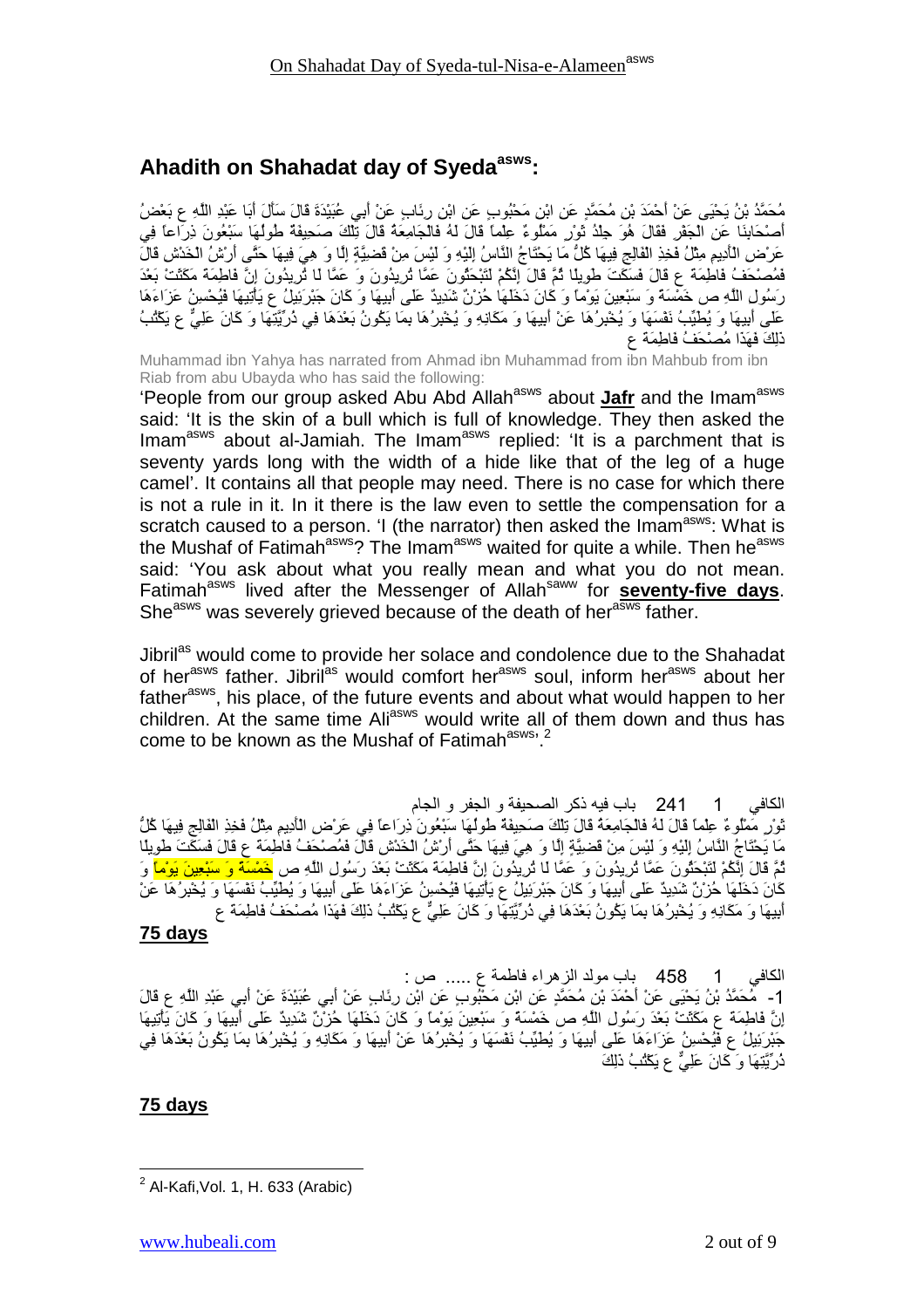كِتَابُ دَلَائِلِ الْإِمَامَةِ، لِمُحَمَّدِ بْنِ جَرِيرِ الطَّبَرِيِّ الْإِمَامِيِّ عَنْ أَبِي الْمُفَضَّلِ الشَّيْبَانِيِّ عَنْ مُحَمَّدِ بْنِ هَمَّامٍ عَنْ أَحْمَدَ بْنِ مُحَمَّدٍ الْبَرْقِيِّ عَنْ أَحْمَدَ بْنِ مُحَمَّدِ بْنِ عِيسَى عَنْ عَبْدِ الرَّحْمَنِ بْنِ أَبِي نَجْرَانَ عَنِ ابْنِ سِنَانِ عَنِ ابْنِ مُسْكَانَ عَنْ أَبِي بَصِيرٍ عَنْ أَبِي عَبْدِ اللَّهِ ع قَالَ وُلِدَتْ فَاطِمَةٌ فِي جُمَادَى الْأَخِرَةِ الْيَوْمَ الْعِشْرِينَ مِنْهَا سَنَةً خَمْسٍ وَ أَرْبَعِينَ مِنْ مَوْلِدِ النَّبِيِّ ص فَأَقَامَتْ بِمَكَّة ثَمَانَ سِنِينَ وَ بِالْمَدِينَةِ عَشْرَ سِنِينَ وَ بَعْدَ وَفَاةِ أَبِيهَا خَمْساً وَ سَبْعِينَ يَوْماً وَ ثُبِضَتْ فِي <mark>جُمَادَى الْأَخِرَةِ يَوْمَ الثَّلَاتَاءِ لِتَّلَّاثٍ</mark> خَلُوْنَ مِنْهُ سَنَةً إِحْدَى عَشْرَةَ مِنَ الْهِجْرَةِ

الكافي 4 561 باب إنيان المشاهد و قبور الشهداء.. -3عِدَّةٌ مِنْ أَصْحَابِنَا عَنْ أَحْمَدَ بْنِ مُحَمَّدٍ عَنِ الْحُسَيْنِ بْنِ سَعِيدٍ عَنِ النَّصْرِ بْنِ سُوَيْدٍ عَنْ هِشَامِ بْنِ سَالِمٍ عَنْ أَبِي عَبْدِ اللَّهِ ع قَالَ سَمِعْنُهُ يَقُولُ عَاشَتْ فَاطِمَةٌ س بَعْدَ رَسُولِ اللَّهِ ص <mark>خَمْسَةً وَ سَبْعِينَ يَوْماً</mark> لَمْ نُرَ كَاشِرَةً وَ لَمَا ضَاحِكَةً تَأْتِي ثُبُورَ الشَّهَدَاءِ فِي كُلِّ جُمْعَةٍ مَرَّتَيْنِ الْإِنْنَيْنِ وَ الْخَمِيسَ فَتَقُولُ هَاهُنَا كَانَ رَسُولُ اللَّهِ ص وَ هَاهُنَا كَانَ الْمُشْرِكُونَ وَ فِي رِوَايَةٍ أُخْرَى أَبَانٌ عَمَّنْ أَخْبَرَهُ عَنْ أَبِي عَبْدِ اللَّهِ عِ أَنَّهَا كَانَتْ تُصَلِّي هُذَاكَ وَ تَدْعُو حَتَّى مَاتَتْ ع **75 days**

الكافي 3 228 باب زيارة القبور ..... ص : 228 -3عَلِيُّ بْنُ إِبْرَاهِيمَ عَنْ أَبِيهِ عَنِ ابْنِ أَبِي عُمَيْرٍ عَنْ هِثْمَامِ بْنِ سَالِمٍ عَنْ أَبِي عَبْدِ اللَّهِ ع قَالَ سَمِعْتُهُ يَقُولُ عَاشَتْ فَاطِمَةٌ ع بَعْدَ أَبِيهَا <mark>خَمْسَةً وَ سَبْعِينَ يَوْماً</mark> لَمْ نُرَ كَاشِرَةً وَ لَمَا ضَاحِكَةً نَأْتِي فُبُورَ الشَّهَدَاءِ فِي كُلِّ جُمْعَةٍ مَرَّتَيْنِ الْإِنْنَيْنَ وَ الْخَمِيسَ فَتَقُولُ هَاهُنَا كَانَ رَسُولُ اللَّهِ ص هَاهُنَا كَانَ الْمُشْرِكُونَ **75 days**

**75 days** الكافي 1 458 باب مولد الزهراء فاطمة ع ..... ص: -1مُحَمَّدُ بْنُ يَحْيَى عَنْ أَحْمَدَ بْنِ مُحَمَّدٍ عَنِ ابْنِ مَحْبُوبٍ عَنِ ابْنِ رِئَابٍ عَنْ أَبِي عُبَيْدَةَ عَنْ أَبِي عَبْدِ اللَّهِ ع قَالَ إِنَّ فَاطِمَةً ع مَكَثَتْ بَعْدَ رَسُول اللَّهِ ص <mark>خَمْسَةً وَ سَبْعِينَ يَوْمًا</mark> وَ كَانَ دَخَلَهَا حُرْنٌ شَدِيدٌ عَلَى أَبِيهَا وَ كَانَ يَأْتِيهَا جَبْرَئِيلُ ع فَيُحْسِنُ عَزَاءَهَا عَلَى أَبِيهَا وَ يُطَيِّبُ نَفْسَهَا وَ يُخْبِرُهَا عَنْ أَبِيهَا وَ مَكَانِهِ وَ يُخْبِرُهَا بِمَا يَكُونُ بَعْدَهَا فِي دُر ِّيَّتِهَا وَ ۖ كَانَ عَلِيٌّ عِ يَكْتُبُ ذَٰلِكَ

وُلِدَتْ فَاطِمَةً عَلَيْهَا وَ عَلَى بَعْلِهَا السُّلَامُ بَعْدَ مَبْعَثِ رَسُولِ اللَّهِ ص بِخَمْسِ سِنِينَ وَ نُوُفَّيَتْ ع وَ لَـهَا ئَمَانَ عَشْرَةَ

## **75 days**

**75 days**

الكافي 1 157 باب مولد أمير المؤمنين صلوات الله ع -10عَبْدُ اللَّهِ بْنُ جَعْفَرٍ وَ سَعْدُ بْنُ عَبْدِ اللَّهِ جَمِيعًا عَنْ إِبْرَاهِيمَ بْنِ مَهْزِيَارَ عَنْ أُخِيهِ عَلِيٍّ بْنِ مَهْزِيَارَ عَنِ الْحَسَنِ بْنِ مَحْبُوبٍ عَنْ هِشَامٍ بْنِ سَالِمٍ عَنْ حَبِيبٍ السِّجِسْتَانِيِّ قَالَ سَمِعْتُ أَبَا جَعْفَرٍ عِ يَقُولُ وُلِدَتْ فَاطِمَةُ بِنْتُ مُحَمَّدٍ ص بَعْدَ مَبْعَثِ رَسُولِ اللَّهِ بِخَمْسِ سِنِينَ وَ تُوُفِّيَتْ وَ لَهَا ثَمَانَ عَشْرَةَ سَنَةً <mark>وَ خَمْسَةٌ وَ سَبْعُونَ يَوْماً</mark>

الكافي 1 458 باب مولد الزهراء فاطمة ع ..... ص:

سَنَةً وَ خَمْسَةٌ وَ سَبْعُونَ يَوْماً وَ بَقِيَتْ بَعْدَ أَبِيهَا ص <mark>خَمْسَةً وَ سَبْعِينَ يَوْماً</mark>

#### **75 days**

الكافي 4 561 باب إنيان المشاهد و قبور الشهداء <sub>..</sub> 3- حِدَّةٌ مِنْ أَصْحَابِذَا عَنْ أَحْمَدَ بْنِ مُحَمَّدٍ عَنِ الْحُسَيْنِ بْنِ سَعِيدٍ عَنِ النَّصْرِ بْنِ سُوَيْدٍ عَنْ هِشَامِ بْنِ سَالِمٍ عَنْ أَبِي عَبْدِ اللَّهِ ع قَالَ سَمِعْتُهُ يَقُولُ عَاشَتْ فَاطِمَةٌ س بَعْدَ رَسُولِ اللَّهِ <mark>ص خَمْسَةً وَ سَبْعِينَ يَوْمًا</mark> لَمْ ثَرَ كَاشِرَةً وَ لَما ضَاحِكَة تَأْتِي ڤُبُورَ الشُّهَدَاءِ فِي كُلِّ جُمْعَةٍ مَرَّتَيْنِ الْإِنْنَيْنِ وَ الْخَمِيسَ فَتَقُولُ هَاهُنَا كَانَ رَسُولُ اللَّهِ ص وَ هَاهُنَا كَانَ الْمُشْرِكُونَ وَ فِي رِوَايَةٍ أُخْرَى أَبَانٌ عَمَّنْ أَخْبَرَهُ عَنْ أَبِي عَبْدِ اللَّهِ عَ أَنَّهَا كَانَتْ نُصَلِّي هُذَاكَ وَ تَدْعُو حَتَّى مَاتَتْ ع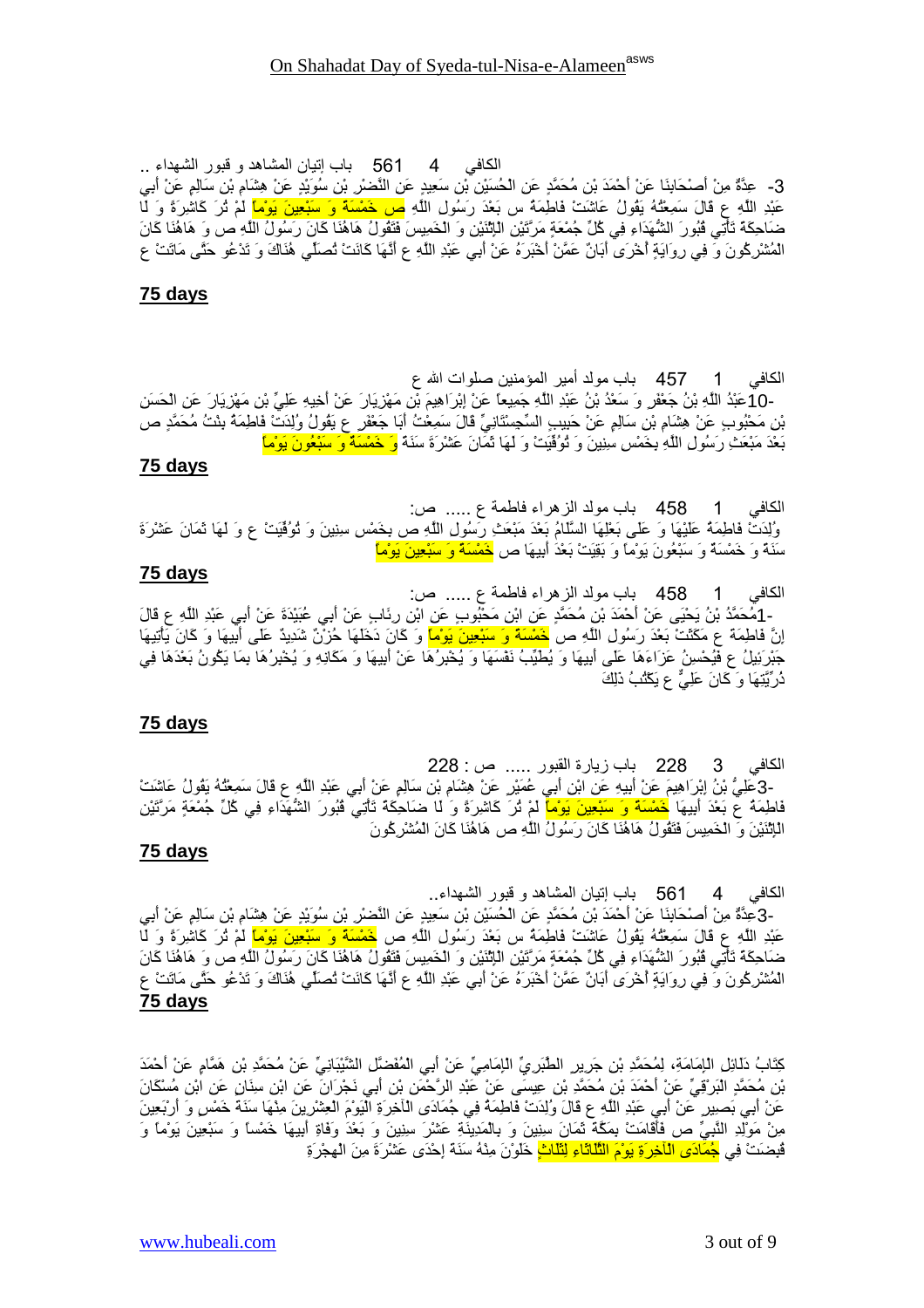Syeda Fatima<sup>asws</sup> lived after the Shahadat of her father<sup>saww</sup> for five and umada II on 'جُمَادَى الْآخِرَةِ بَوْمَ الْثَّلَاثَاءِ لِتَلْكٍ' seventy days and was martyred in Tuesday for three Khalon from year eleven of the Immigration.<sup>3</sup>

بحار الأنوار 43 195 باب 7- ما وقع عليها من الظلم و بكائ 24- كا، [الكافي] الْعِدَّةُ عَنْ أَحْمَدَ بْنِ مُحَمَّدٍ عَنِ الْحُسَيْنِ بْنِ سَعِيدٍ عَنِ النَّصْرِ عَنْ هِشَامِ بْنِ سَالِمٍ عَنْ أَبِي عَبْدِ الْمُهِ ع قَالَ سَمِعْنُهُ يَقُولُ عَاشَتْ فَاطِمَةٌ بَعْدَ رَسُولِ اللَّهِ ص <mark>خَمْسَةً وَ سَبْعِينَ يَوْمًا</mark> لَمْ نُزَ كَاشِرَةً وَ لَمْ حَاحِكَةً تَأْتِي فَبُورَ الشَّهَدَاءِ فِي كُلِّ جُمْعَةٍ مَرَّتَيْنِ الْإِثْنَيْنِ وَ الْخَمِيسَ فَتَقُولُ عِ هَاهُنَا كَانَ رَسُولُ اللَّهِ وَ هَاهُنَا كَانَ الْمُشْرِكُونَ **75 days**

وسائلالشيعة 14 356 13- باب تأكد استحباب زيارة قبور الش 19380- مُحَمَّدُ بْنُ يَعْقُوبَ عَنْ عِدَّةٍ مِنْ أَصْحَابِذَا عَنْ أَحْمَدَ بْنِ مُحَمَّدٍ عَنِ الْحُسَيْنِ بْنِ سَعِيدٍ عَنِ النَّصْرِ بْنِ سُوَيْدٍ عَنْ هِشَامٍ بْنِ سَالِمٍ عَنْ أَبِي عَبْدِ اللَّهِ ع قَالَ سَمِعْتُهُ يَقُولُ عَاشَتْ فَاطِمَةٌ ع بَعْدَ رَسُولِ اللَّهِ ص <mark>خَمْسَةٌ وَ</mark> <mark>سَبْعِينَ بَوْماً</mark> لَمْ تُرَ كَاشِرَةً وَ لَا ضَاحِكَةً تَأْتِي فُبُورَ الشُّهَدَاءِ فِي كُلِّ جُمْعَةٍ مَرَّتَيْنِ الْإِنْنَيْنِ وَ الْخَمِيسَ فَتَقُولُ هَاهُنَا ِّكَانَ رَ سُولُ اللَّهِ ص وَ ۖ هَاهُنَا كَانَ الْمُشْرِكُو نَ 75 days

مستدر كالوسائل 2 861 43- باب استحباب اتخاذ النعش لحمل ال 2191- 5- دَعَائِمُ الْإِسْلَامِ، رُوِّينَا عَنْ أَبِي جَعْفَرٍ عَنْ أَبِيهِ عِ أَنَّ رَسُولَ اللَّهِ ص أَسَرَّ إِلَى فَاطِمَةٌ عِ أَنَّهَا أَوَّلُ مَنْ يَلْحَقُ بِهِ مِنْ أَهْلِ بَيْتِهِ فَلَمَّا فُبِضَ ص وَ نَالُهَا مِنَ الْقَوْمِ مَا نَالُهَا لْزِمَتِ الْفِرَاشَ وَ نَحَلَ جِسْمُهَا وَ ذَابَ لَحْمُهَا وَ صَارَتْ كَالْخَيَالِ وَ عَاشَتْ بَعْدَ رَسُولِ اللَّهِ ص سَبْعِينَ يَوْمًا فَلَمَّا احْتُضرِرَتْ قَالَتْ لِأَسْمَاءَ بِنْتِ عُمَيْسٍ كَيْفَ أَحْمَلُ وَ قَدْ صَوْتُ كَالْخَيَالِ وَ جَفَّ حِلْدِي عَلَى عَظْمِي قَالَتْ أَسْمَاءُ يَا بِنْتَ رَسُولِ اللَّهِ إِنْ قَضَى اللَّهُ إِلَيْكِ بِأَمْرٍ فَسَوْفَ أَصْنَعُ لَكِ شَيْئًا رَأَيْتُهُ فِي بَلْدِ الْحَبَشَةِ قَالَتْ وَ مَا هُوَ قَالَتِ النَّعْشُ يَجْعَلُونَهُ مِنْ فَوْقِ السَّرِيرِ عَلَى الْمَيِّتِ يَسْتُرُهُ قَالَتْ لَّهَا افْعَلِي فَلَمَّا ڤُبِضَتْ عَ صَنَعَتْهُ لَهَا أَسْمَاءُ فَكَانَ أَوَّلُ نَعْشٍ عُمِلَ لِلنِّسَاءِ فِي الْإِسْلَامِ

#### **75 days**

#### **Riwaya of Syeda<sup>asws</sup>'s Shahadat:**

بحار الأنوار 29 391 السادسة ..... ص : 387 (ع) لَيْلًا وَ لَمْ يُؤْذِنْ بِهَا أَبَا بَكْرٍ، قَالَتْ فَكَانَتْ لِعَلِّيٍّ وَجْهٌ مِنَ النَّاسِ حَيَاةَ فَاطِمَةً فَلَمَّا تُوُفِّيَتْ فَاطِمَةً عَلَيْهَا السَّلَامُ انْصَرَفَتْ وُجُوهُ النَّاسِ عَنْ عَلِيٍّ عَلَيْهِ السَّلَامُ، وَ مَكَثَتْ فَاطِمَةُ بَعْدَ رَسُولِ اللَّهِ صَلَّى اللَّهُ عَلَيْهِ وَ أَلِهِ سِتَّةَ أَشْهُرٍ ثُمَّ نُو فُنَتَ ُ

#### **Syedaasws lived Six months after the Shahadat of Prophetsaww .**

بحار الأنوار 43 183 باب 7- ما وقع عليها من الظلم و بكائ تَارِيخُ أَبِي بَكْرٍ بْنِ كَامِلٍ قَالَتْ عَائِشَةٌ عَاشَتْ فَاطِمَةٌ بَعْدَ رَسُولِ اللَّهِ ص سِنَّة أَشْهُرٍ فَلَمَّا تُوُفِّيَتْ دَفَنَهَا عَلِيٌّ لَيْلًا وَ صَلَّى عَلَيْهَا عَلِيٌّ

#### 6 months

الطرائف 1 238 ما شهد به العامة على أنهم خالفوا وص 341- و روى الحميدي في سادس حديث من المتفق عليه من مسند أبـي بكر قال و مكثت فاطمة بعد رسول الله ص ستة أشهر ثم توفيت قالت عائشة و كان لعلى وجهة بين الناس في حياة فاطمة فلما توفيت فاطمة

 $\overline{\phantom{a}}$  $^3$  بحار الأنوار  $\,$  43  $\,$ 9 باب 1- ولادتها و حليتها و شمائلها ص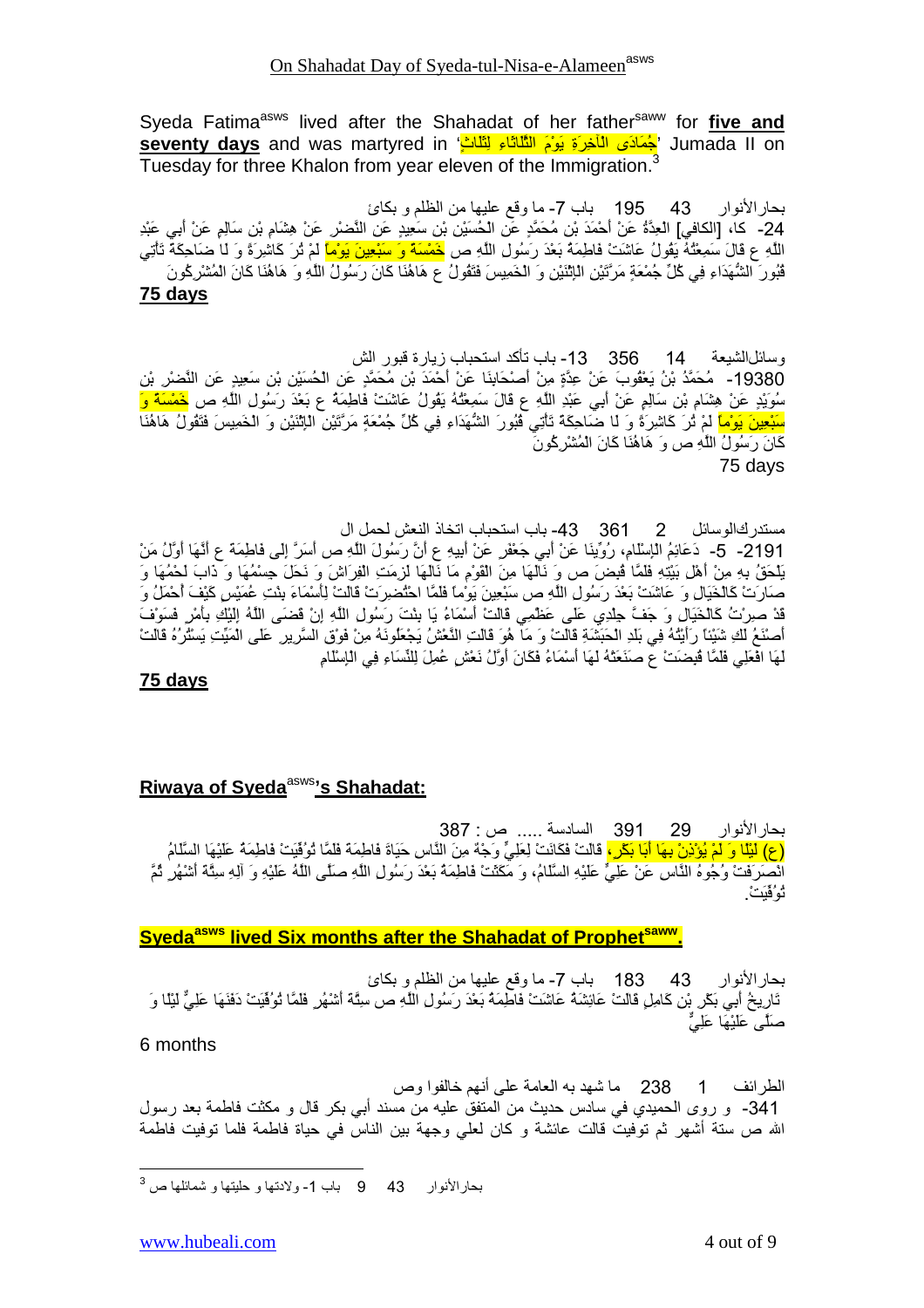انصرفت وجوه الناس عن على ع و في حديث عروة فلما رأى على انصراف وجوه الناس عنه ضرع إلى مصـالحـة أبـي بكر فقال رجل للز هري فلم يبـايعه علـي ستـة أشـهر فقال لا و الله و لا أحد من بنـي هاشم حتـي بـايعه على قال فأرَّسل إلى أبيِّ بكر الَّنتا و لا تأتنا معك أحد فكره أنَّ يأتيه عمر لأنه علم من شدة عمر فقال عمر لا تأتهم وحدك

#### 6 months

#### 

و ذكر مسلم عن عبد الرزاق عن معمر عن الزهري عن عروة عن عائشة و في حديث الليث بن سعد عن عقيل عن ابن شهاب عن عائشة في خبر طويل يذكر فيه أن فاطمة أرسلت إلى أبي بكر تسأل ميراثها من رسول الله القصبة قال و هجرته و لم تكلَّمه حتى توفيت و لم تؤذن أبا بكر يصلي عليها. الواقدي أن فاطمة لما حضر تها الوفاة أوصت عليا أن لا يصلِّي عليها أبو بكر و عمر فعمل بوصيتها ً عيسى بن مهر أن عن مخول بن إبر اهيم عن عمرو بن ثابت عن أبـي إسَّحاق عن ابن جبير عن ابن عباس قال أوصت فاطمة أن لا يعلم إذا ماتت أبو بكر و لا عمر و لا يصليا عليها قال فدفنها على ليلا و لم يعلمهما بذلك تاريخ أبي بكر بن كامل قالت عائشة عاشت فاطمة بعد رسول الله سنة أشهر فلما نوفيت دفنها على ليلا و صلى عليها. و روى فيه عن سفيان بن عيينة و عن الحسن بن محمد و عبد الله بن أبي شيبة عن يحيى بن سعيد القطان عن معمر عن الزهري أن فاطمة دفنت ليلا ٍ و عنه في هذا الكتاب أن أمير المؤمنين و الحسن و الحسين دفنوها ليلا و غيبوا قبرها. و في تاريخ الطبري أن فاطمة دفَّنت ليلا و لم يحضر ها إلا العباس و على و المقداد و الزبير . و في رواياتنا أنه صلَّى عليها أمير المؤمنين و الحسن و الحسين و عقيل و سلمان و أبو ذر و المقداد و عمار و بريدة و في رواية و العباس و ابنه الفضل و في رواية و حذيفة و ابن مسعود

#### 6 month

Why some Observe Syeda<sup>asws</sup> Shahadat on the 3<sup>rd</sup> Jamadi-ul-Thani? This comes from a Hadith where it has been narrated that Syeda<sup>asws</sup>'s Shahadat was after 75 days from the Shahadat of Prophet<sup>saww</sup>, but its later part says that it was on the 3<sup>rd</sup> of Jamadi-ul-Thani and on Tuesday.

The first part of the Hadith is consistent with several other Ahadith which say Syeda<sup>asws</sup> 's Shahadat is 75 days after that of Prophet<sup>saww</sup> but part II has incorrectly recorded as if we count 75 days back from the  $3<sup>rd</sup>$  of Jamadi-ul-Thani, the day of Shahadat of Prophet<sup>saww</sup> will be on the 17<sup>th</sup> of Rabiul Awwal,<br>which is the Nazool Day of both Holy Prophet<sup>saww</sup> and  $6<sup>th</sup>$  Imam<sup>saww</sup>.

The Shahadat Day of the Holy Prophet is on the 28<sup>th</sup> of Safar, as one per several Ahadiht and without any other dates found in the Ahadith, see Appendix I.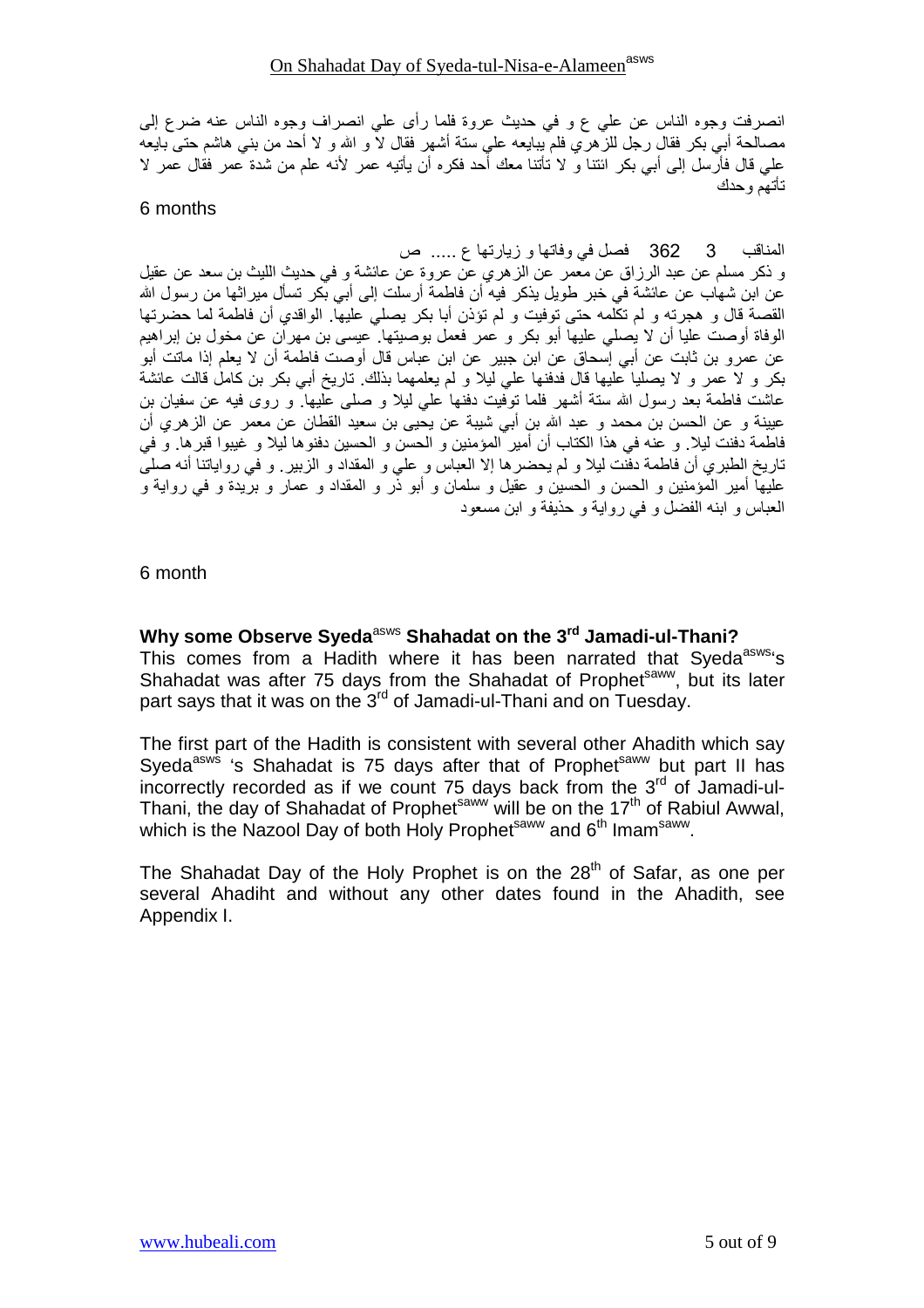# **Appendix I: Shahadat Day of Holy Prophetsaww:**

بحار الأنوار حار الأنوار 22 503 باب 2- وفاته و غسله و الصلاة عليه و -1كَشْف، [كَشْف الْغمة] مِنْ تَارِيخِ أَحْمَدَ بْنِ أَحْمَدَ الْخَشَّابِ عَنْ أَبِي جَعْفَرِ الْبَاقِر عِ قَالَ قُبِضَ رَسُولُ اللَّهِ ص وَ هُوَ ابْنُ ثَلْاثٍ وَ سِئْينَ سَنَةً فِي سَنَةٍ عَشْرٍ مِنَ الْهِجْرَةِ فَكَانَ مُقَامُهُ بِمَكَّةً أَرْبَعِينَ سَنَةً ثُمَّ نَزَلَ عَلَيْهِ الْوَحْيُ فِي تَمَامِ اْلْمَارْبَعِينَ وَ كَانَ بِمَكَّةَ ثَلَاثَ عَشْرَةَ سَنَةً ثُمَّ هَاجَرَ إِلَى الْمَدِينَةِ وَ هُوَ ابْنُ ثَلَاثٍ وَ خَمْسِينَ سَنَةً فَأَقَامَ بِالْمَدِينَةِ عَشْرَ سِنِينَ وَ قُبِضَ <mark>ص فِي شَهْرِ رَبِيعِ الْأَوَّلِ يَوْمَ الْإِنْنَيْنِ لِلَيْلَنَيْنِ</mark> خَلَتَا مِنْهُ وَ رُوِيَ لِنَّمَانَيْ عَشَرَةَ لَيْلِمَّهُ مِنْهُ رَوَاهُ الْبَغَوِيَّ وَ قِيلَ لِعَشْرِ خَلْوْنَ مِنْهُ وَ قِيلَ لِتَمَانٍ بَقِينَ مِنْهُ رَوَاهُ ابْنُ الْجَوْزِيِّ وَ الْحَافِظُ أَبُو مُحَمَّدِ بْنُ حَرَمٍ وَ قِيلَ لِتَمَانٍ خَلُوْنَ مِنْ رَبِيعِ الْأَوَّلِ

#### **When two days of Safar were remaining (28th of Safar)**

بحار الأنو ار حار الأنوار 22 514 باب 2- وفاته و غسله و الصلاة عليه و -16ص، [قصص الأنبياء عليهم السلام] فُبِضَ النَّبِيُّ ص يَوْمَ الْإِنْنَيْنِ لِ<mark>لَيْنَتَيْنِ بِقِيَتَا مِنْ صَفَرٍ</mark> سَنَةِ إِحْدَى عَشْرَةَ مِنَ الْهِجْرَةِ

#### **When two nights of Safar were remaining (28th of Safar)**

بحار الأنو ار حار الأنوار 22 514 باب 2- وفاته و غسله و الصلاة عليه و بيان هذا هو الموافق لما ذكره أكثر الإمامية قال الشيخ رحمه الله في التهذيب قبض ص مسموما يوم الإثنين لليلتين بقيتا من صفر سنة عشرة من المجرة. لكن قال الكليني رحمه الله قبض ص لاثنتي عشرة ليلة مضت من ربيع الأول يوم الإثنين و هو ابن ثلاث و ستين سنة. و في تفسير الثعلبي يوم الإثنين لليلتين خلتا من ربيع الأول حين ز اغت الشمس و سيأتي أقوال كثيرة من المخالفين في ذلك

## **When two nights of Safar were remaining (28th of Safar)**

#### **75 days**

بحار الأنوار 22 518 باب 2- وفاته و غسله و الصلاة عليه و -27 شَاء [الإرشاد] لَمَّا أَرَادَ أَمِيرُ الْمُؤْمِنِينَ ع غُسْلَ الرَّسُولِ ص اسْتَدْعَى الْفَضْلَ بْنَ الْعَبَّاسِ فَأَمَرَهُ أَنْ يُنَاوِلُهُ الْمَاءَ لِغُسْلِهِ بَعْدَ أَنْ عَصَبَ عَيْنَهُ ثُمَّ شَقٌّ قَمِيصَهُ مِنْ قِبَلٍ جَيْدِهِ حَتَّى بَلْغَ بِهِ إِلَى سُرْتِهِ وَ تَوَلَّى غُسْلُهُ وَ تَحْنِيطُهُ وَ تَكْفِينَهُ وَ الْفَضْلُ يُعَاطِيهِ الْمَاءَ وَ يُعِينُهُ عَلَيْهِ فَلَمَّا فَرَعَ مِنْ غُسْلِهِ وَ تَجْهِيزِهِ تَقَدَّمَ فَصَلَّى عَلَيْهِ وَحْدَهُ وَ لَمْ يَشْرَكَهُ مَعَهُ أَحَدٌ فِي الصَّلَاةِ عَلَيْهِ وَ كَانَ الْمُسْلِمُونَ فِي الْمَسْجِدِ يَخُوضُونَ فِيمَنْ يَؤُمُّهُمْ فِي الصَّلَاةِ عَلَيْهِ وَ أَيْنَ يُدْفَنُ فَخَرَجَ الِّذِيهِمْ أَمِيرُ الْمُؤْمِنِينَ ع وَ قَالَ لَهُمْ إِنَّ رَسُولَ اللَّهِ ص إمَامُنَا حَيَّا وَ مَيِّنَا فَيَدْخُلُ عَلَيْهِ فَوْجٌ بَعْدَ فَوْجٍ مِثْكُمْ فَيُصَلُّونَ عَلَيْهِ بِغَيْرِ إِمَامٍ وَ يَنْصَرِفُونَ وَ إِنَّ اللَّهَ تَعَالَى لَمْ يَقْبِضْ نَبِيًّا فِي مَكَانٍ إِلَّا وَ قَدِ ارْتَضَاهُ لِرَمْسِهِ فِيهِ وَ إِنِّي لَدَافِنْهُ فِي حُجْرَتِهِ الَّتِي فُبِضَ فِيهَا فَسَلَّمَ الْقَوْمُ لِذَلِكَ وَ رَضُوا بِهِ وَ لَمَّا صَلَّى الْمُسْلِمُونَ عَلَيْهِ أَنْفَذَ الْعَبَّاسُ بْنُ عَبْدِ الْمُطْلِبِ بَرَجُلٍ إِلَى أَبِي عُبَيْدَةَ بْنِ الْجَرَّاحِ وَ كَانَ يَحْفِرُ لِأَهْلِ مَكَّةً وَ يَضْرَحُ وَ كَانَ ذَٰلِكَ عَادَةَ أَهْلِ مَكَّةً وَ أَنْفَذَ إِلَى زَيْدِ بْنِ سَهْلٍ وَ كَانَ يَحْفِرُ لِأَهْلِ الْمَدِينَةِ وَ يُلْحِدُ فَاسْتَدْعَاهُمَا وَ قَالَ اللَّهُمَّ خِرْ لِنَبِيِّكَ فَوَجَدَ أَبُو طَلْحَة زَيْدُ بْنُ سَهْلٍ وَ قِيلَ لَهُ احْفِرْ لِرَسُولِ اللَّهِ ص فَحَفَرَ لَهُ لَحْدًا وَ دَخَلَ أَمِيرُ الْمُؤْمِنِينَ ع وَ الْعَبَّاسُ بْنُ عَبْدِ الْمُطَّلِبِ وَ الْفَضْلُ بْنُ الْعَبَّاسِ وَ أَسَامَةُ بْنُ زَيْدٍ لِيَتَوَلَّوْا دَفْنَ رَسُولِ اللَّهِ ص فَنَادَتِ الْأَنْصَارُ مِنْ وَرَاءِ الْبَيْتِ يَا عَلِيَّ إِنَّا نُذَكَّرُكَ اللَّهَ وَ حَقَّنَا الْيَوْمَ مِنْ رَسُولِ اللَّهِ ص أَنْ يَدْهَبَ أَدْخِلْ مِثَّا رَجُلًا يَكُونُ لَنَا بِهِ حَظَّ مِنْ مُوَارَاةِ رَسُولِ اللَّهِ ص فَقَالَ لِيَدْخُلْ أُوْسُ بْنُ خَوَلِيٍّ وَ كَانَ بَدْرِيّاً فَاضِلًا مِنْ بَنِي عَوْفٍ مِنَ الْخَرْرَجِ فَلَمَّا دَخَلَ قَالَ لَهُ عَلِيٌّ عِ الْزِلِ الْقَبْرَ فَنَزَلَ وَ وَضَعَ أَمِيرُ الْمُؤْمِنِينَ رَسُولَ اللَّهِ ع عَلَى يَدَيْهِ وَ دَلَمْهُ فِي حُفْرَتِهِ فَلَمَّا حَصَلَ فِي الْأَرْضِ قَالَ لَهُ اخْرُجْ فَخَرَجَ وَ نَزِلَ عَلَى الْقَبْرِ فَكَشَفَ عَنْ وَجْهِ رَسُولِ اللَّهِ ص وَ وَضَعَ خَذَهُ عَلَى الْأَرْضِ مُوَجَّهَا إِلَى الْقِبْلَةِ عَلَى يَمِينِهِ ثُمَّ وَضَعَ عَلَيْهِ اللَّيْنَ وَ أَهَالَ عَلَيْهِ الْثَرَابَ وَ كَانَ ذَلِكَ فِي يَوْمِ الْإِنْنَيْنِ لِلْيُلْنَيْ<mark>نِ بَقِيَتَا مِنْ صَفَرٍ</mark> سَنَةً عَشْرٍ مِنْ هِجْرَتِهِ ص وَ هُوَ ابْنُ ثَلَاثٍ وَ سِئَينَ سَنَةً وَ لَمْ يَحْضُرُ دَفْنَ رَسُولِ اللَّهِ ص أَكْثَرُ النَّاسِ لِمَا جَرَى بَيْنَ الْمُهَاجِرِينَ وَ الْأَنْصَارِ مِنَ النَّشَاجُرِ فِي أَمْرِ الْخِلَافَةِ وَ فَاتَ أَكْثَرُ هُمُ الصَّلَاةَ عَلَيْهِ لِذَلِكَ وَ أَصْبَحَتْ فَاطِمَةٌ ع ثُنَادِي وَا سَوْءَ صَبَاحَاهْ فَسَمِعَهَا أَبُو بَكْرٍ فَقَالَ لَهَا إِنَّ صَبَاحَكَ لَصَبَاحُ سَوْءٍ. وَ اعْتَنَمَ الْقُوْمُ الْفُرْصَةَ لِشُعْلَ عَلِيٌّ بْنِ أَبِي طَالِبٍ ع بِرَسُولِ اللَّهِ ص وَ انْقِطَاعِ بَنِي هَاشِمٍ عَنْهُمْ بِمُصَابِهِمْ بِرَسُولِ اللَّهِ ص فَتَبَادَرُوا إِلَى وَلَايَةِ الْمَامْرِ وَ اتَّفَقَ لِلَّتِي بَكْرِ مَا اتَّفَقَ لِاخْتِلَافِ الْمُنْصَارِ فِيمَا بَيْنَهُمْ وَ كَرَاهِيَةِ الْطُلَقَاءِ وَ الْمُؤَلَّفَةِ فُلُوبُهُمْ مِنْ تَأْخُر الْأَمْرِ حَتَّى يَفْرُعَ بَنُو هَاشِمٍ فَيَسْتَقِرَّ الْأَمْرُ مَقَرَّهُ فَبَايَعُوا أَبَا بَكْرٍ لِحُضُورِهِ الْمَكَانَ وَ كَانَتْ أَسْبَابٌ مَعْرُوفَةٌ تَيَسَّرَ لِلْقَوْمِ مِنْهَا مَا رَامُوهُ لَيْسَ هَذَا الْكِتَابُ مَوْضِيعَ ذَكْرِهَا فَيُتْنْرَحَ الْقَوْلُ فِيهَا عَلَى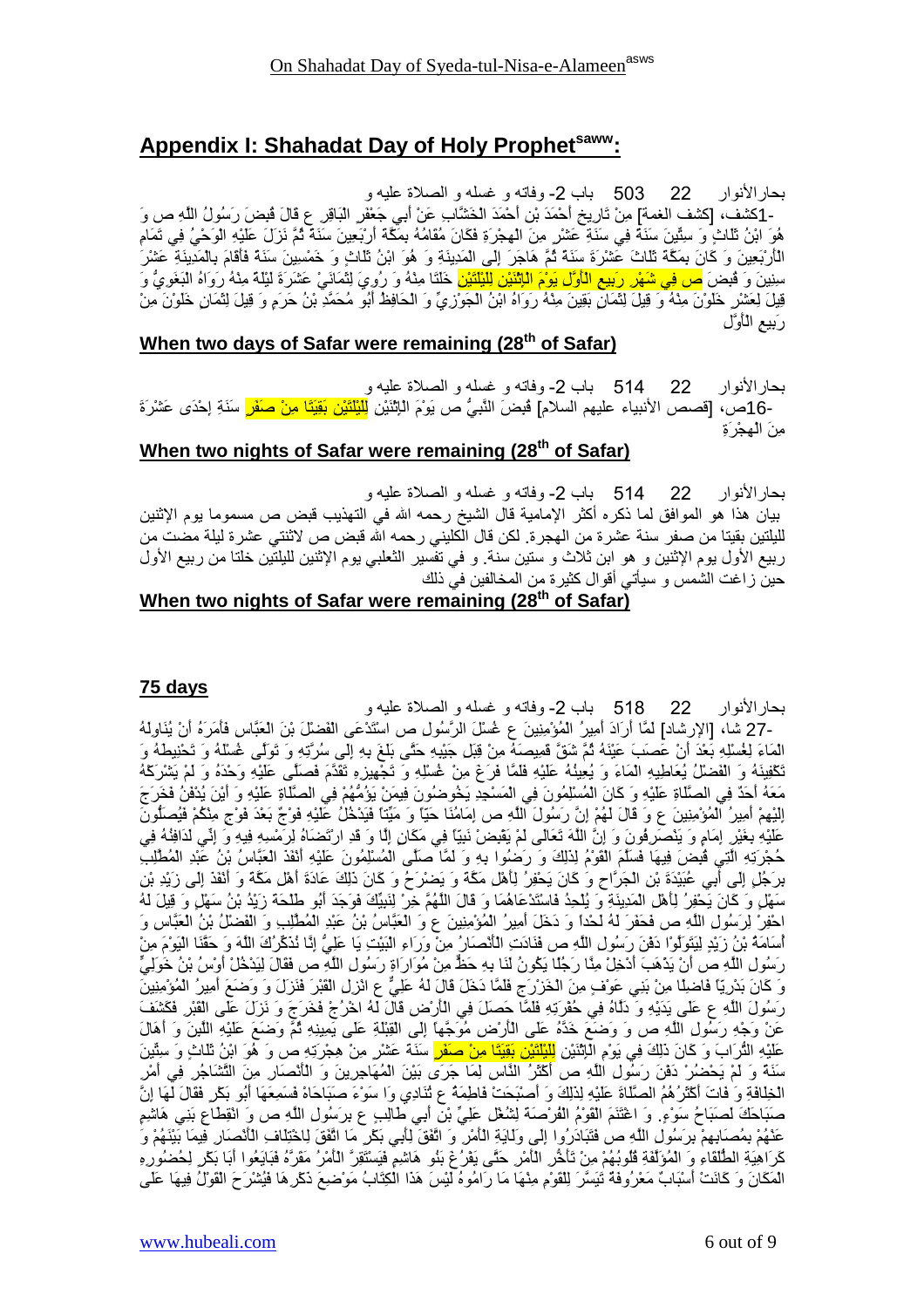إعلام الورى 137 فصل ..... ص: 133 و روي أيضا لاثنتي عشرة من شهر ربيع الأول يوم الإثنين

## **When two nights of Safar were remaining (28th of Safar)**

إما#رى 137 +EQ ..... ص : 133 قا<mark>ل الصادق ع</mark> قال جبرئيل ع يا محمد هذا أخر نزولي إلى الدنيا إنما كنت أنت حاجتي منها قال و صاحت فاطمة و صاح المسلمون و صاروا بضعون التراب على رءوسهم و مات <mark>لليلتين بقينا من صفر</mark> سنة عشر من هجر ته

**When two nights of Safar were remaining (28th of Safar)**

إعلامالوري 6 الفصل الأول في ذكر مولده و نسبه إلى و صدع ص بالرسالة بوم السابع و العشرين من رجب و له بومئذ أربعون سنة و قبض ع بوم <mark>الإثنين لليلنين</mark> <mark>بقيتا من صفر</mark> سنة إحدى عشرة من الـهجرة و هو ابن ثلاث و ستين سنة

## **When two nights of Safar were remaining (28th of Safar)**

روضةالواعظين 1 71 مجلس في ذكر وفاة سيدنا و مولانا ص. اعلم أن النبـي ص قبض بالمدينـة مسمومـا بوم الإثنـين <mark>لليلتين بقيتـا من صفر</mark> سنـة عشر من هجرتـه و هو ابن ثلاث و ستين سنة و قيل كان وفاته في شهر ربيع الأول و الأول هو المعتمد عليه و هذا شاذ فلما قبض ص اختلف أهل بيته و من حضر هم من الصحابة في الموضع الذي يدفن فيه فقال بعضهم يدفن بالبقيع و قال أخرون في صحن المسجد

# **When two nights of Safar were remaining (28th of Safar)**

جامع|لأخبار م|لأخبار 20 الفصل الثامن في فضائل زيارة النبي ص و أقول إن معنى هذا التمثيل هو أن زائره من المثوبة و الأجر العظيم و التبجيل في يوم القيامة كان كمن رفعه الله تعالى إلى سمائه و أدناه من عرشه الذي تحمله الملائكة و أدناه من خاصة ملكه ما يكون به توكيد الكرامة و ليس هو ما تظنه من مقتضـي التشبيه و قبض ع بالمدينة مسموما بوم الإثنين <mark>لليلتين بقيتا من صفر</mark> سنة إحدى عشرة من هجرته ص و هو ابن ثلاث و ستين سنة و قبره ص بالمدينة في حجرته التي توفي فيها و كان قد 95 ت+ i39-أ MZ %=\$ د( )آvا iHه Mزا + 3U وةS + J 3N- -أ M5- )e! (\$ + 95Nأ

## **When two nights of Safar were remaining (28th of Safar)**

بحار الأنوار 22 531 باب 2- وفاته و غسله و الصلاة عليه و و أقام بمكة بعد البعثة ثلاث عشرة سنة ثم هاجر إلى المدينة بعد أن استتر في الغار ثلاثة أيام و قيل ستة أيام و دخل المدينة يوم الإثنين الحادي عشر من ربيع الأول و بقي بها عشر سنين ثم <mark>قبض لليلتين بقينا من صفر</mark> سنة إحدى عشرة للهجرة .

## **When two nights of Safar were remaining (28th of Safar)**

بحار الأنوار 22 29 باب 2- وفاته و غسله و الصلاة عليه و وَ قَالَ الصَّادِقُ ع قَالَ جَبْرَئِيلُ يَا مُحَمَّدُ هَذَا أَخِرُ نُزِولِي إِلَى النُّنْيَا إِنَّمَا كُنْتَ أَنْتَ حَاجَتِي مِنْهَا قَالَ وَ صَاحَتْ فَاطِمَةٌ ع وَ صَاحَ الْمُسْلِمُونَ وَ يَضَعُونَ الْثَرَابَ عَلَى رُءُوسِهِمْ وَ <mark>مَاتَ ص لِلْيْلَتَيْنِ بَقِيَّنَا مِنْ صَفَرٍ</mark> سَنَةً عَشْرٍ مِنْ هِجْرَتِهِ وَ رُوِيَ أَيْضاً لِلثَّنَثِيُّ عَشَرَةَ لَيْلَةً مِنْ شَهْرٍ رَبِيعِ الْأَوَّلِ بَوْمَ الْإِنْنَيْنِ وَ لَمَّا أَرَادَ عَلِيٍّ ع غُسْلَهُ اسْتَدْعَى الْفَضْلَ بْنَ الْعَبَّاسِ فَأَمَرَهُ أَنْ يُنَاوِلُهُ الْمَاءَ بَعْدَ أَنْ عَصَّبَ عَيْنَيْهِ فَشَقَّ قَمِيصَهُ مِنْ قِبَلِ جَيْبِهِ حَتَّى بَلْغَ بِهِ إِلَى سُرَّتِهِ وَ تَوَلَّى غُسْلُهُ وَ تَحْنِيطُهُ وَ تَكْفِينَهُ وَ الْفَضْلُ يُنَاوِلُهُ الْمَاءَ فَلَمَّا فَرَعَ مِنْ غُسْلِهِ وَ تَجْهِيزِهِ تَقَدَّمَ فَصَلَّى عَلَيْهِ

## **When two nights of Safar were remaining (28th of Safar)**

الْتَّقْصِيلِ وَ قَدْ جَاءَتِ الرِّوَايَةُ أَنَّهُ لَمَّا تَمَّ لِأَبِي بَكْرٍ مَا تَمَّ وَ بَايَعَهُ مَنْ بَايَعَ جَاءَ رَجُلٌ إِلَى أمير الْمُؤْمِنِينَ ع وَ هُوَ يُسَوِّي قَبْرَ رَسُولِ اللَّهِ ص بِمِسْحَاةٍ فِي يَدِهِ فَقَالَ لَهُ إِنَّ الْقَوْمَ قَدْ بَايَعُوا أَبَا بَكْرٍ وَ وَقَعَتِ الْخَدْلَةُ لِلْأَلْصَارِ لِاخْتِلَافِهِمْ وَ بَذَرَ الطَّلَقَاءُ بِالْعَقْدِ لِلرَّجُلِ خَوْفًا مِنْ إِدْرَاكِكُمُ الْأَمْرَ فَوَضَعَ طَرَفَ الْمِسْحَاةِ عَلَى الْأَرْضِ وَ يَدُهُ عَلَيْهَا ثُمَّ قَالَ بِسْمِ الْلَهِ الرَّحْمنِ الرَّحِيمِ الم أَ حَسِبَ النَّاسُ أَنْ يُتْرَكُوا أَنْ يَقُولُوا آمَنًا وَ هُمْ لا يُفْتَنُونَ وَ لَقَدْ فَتَنَّا الَّذِينَ مِنْ قَبْلِهِمْ فَلَيَعْلَمَنَّ اللَّهُ الَّذِينَ صَدَقُوا وَ لَيَعْلَمَنَّ الْكَاذِبِينَ أَمْ حَسِبَ الَّذِينَ يَعْمَلُونَ السَّيِّئَاتِ أَنْ يَسْبِقُونا ساءَ ما يَحْكُمُونَ وَ قَدْ كَانَ جَاءَ أَبُو سُفْيَانَ إِلَى بَابِ رَسُولِ اللَّهِ ص وَ عَلِيٌّ وَ الْعَبَّاسُ مُتَوَفَّرَانِ عَلَى النَّظْرِ فِي أَمْرِهِ فَنَادَى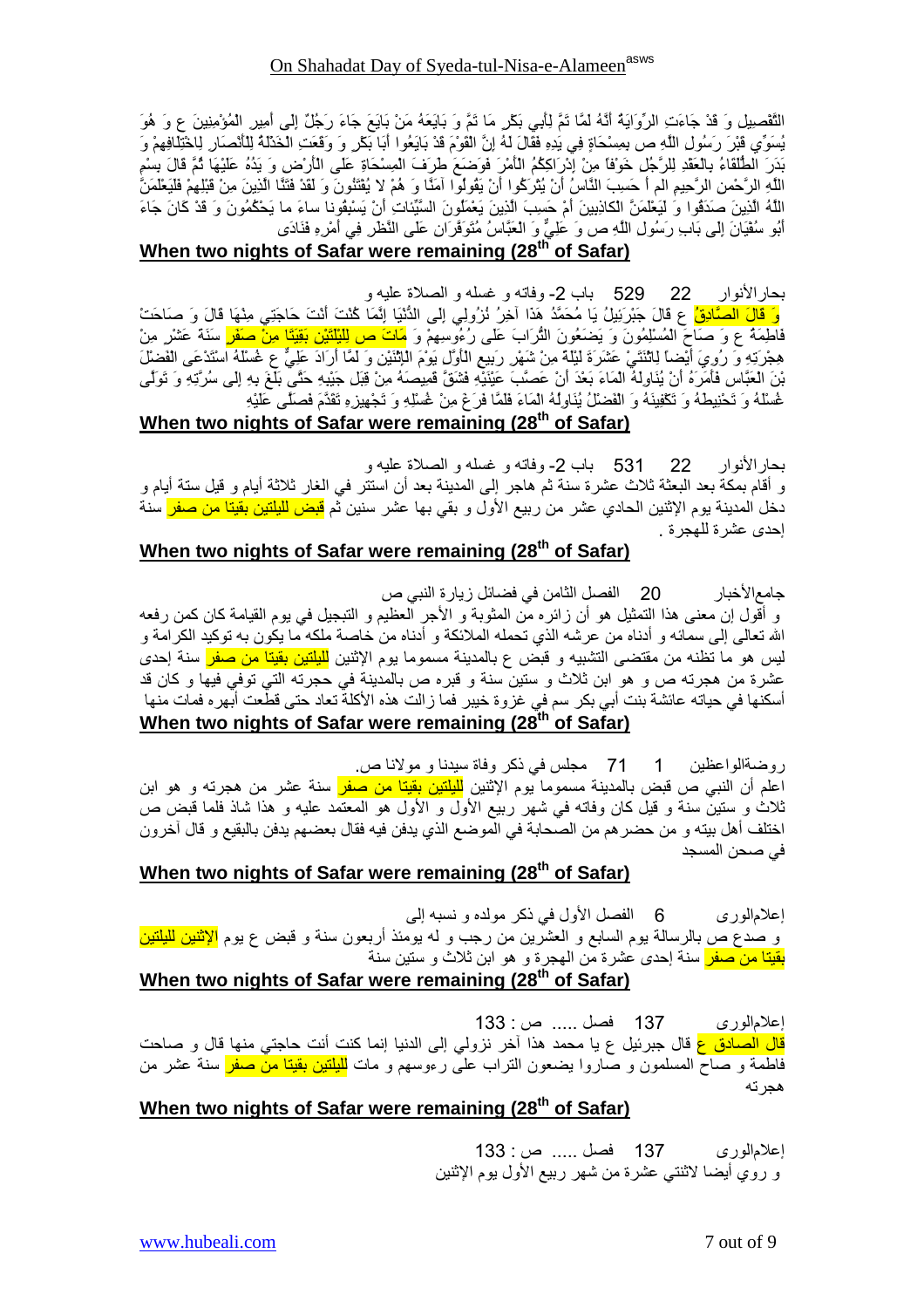# When two nights of Safar were remaining (28<sup>th</sup> of Safar)

و إن أباه توفي و أمَّه حبلي و قدمت أمه آمنة بنت وهبَّ على أخواله من بني عدى من النجار بالمدينة ثم رجعت به حتى إذا كانت بالأبواء ماتت و أرضعته ص حتى شب حليمة بنت عبد الله السعدية و تزوج بخديجة و هو ابن خمس و عشرين سنة و توفي عنه أبو طالب و له ست و أربعون سنة و ثمانية أشهر و أربعة و عشرون يوما. و الصحيح أن أبا طالب رضي الله عنه نوفي عنه في أخر السنة العاشرة من مبعث رسول الله ص ثم توفيت خديجة بعد أبي طالب بثلاثة أيام فسمى رسولٌ الله ص ذلك العام عام الحزن فقال ما زالت قريش قاعدة عني حتى مات أبو طالب. و أقام بعد البعثة بمكة ثلاث عشرة سنة ثم هاجر منها إلى المدينة بعد أن استتر في الغار ثَلاثة أيام و دخل المدينة يوم الإثنين الحادي عشر من شهر ربيع الأول و بقى بها عشر سنين ثم قبض ص بوم <mark>الاثنين للبلتين بقيتا من صفر </mark> سنة احدى عشر ة من الهجر ة

# When two nights of Safar were remaining (28<sup>th</sup> of Safar)

# **Sunni Riwaya:**

-7ما، [الأمالي للشيخ الطوسي] أَبُو عَمْرِو عَنِ ابْنِ عُقْدَةَ عَنْ أَحْمَدَ بْنِ يَحْيَى عَنْ عَبْدِ الرَّحْمَنِ بْنِ شَرِيكٍ عَنْ أبيهِ عَنْ أَبِي إِسْكَاقَ عَنْ عَبْدِ اللَّهِ بْنِ أَبِي بَكْرٍ بْنِ عَمْرٍو عَنْ أَبِيهِ قَالَ تُوُفِّيَ رَسُولُ اللَّهِ ص فِي شَهْرِ رَبِيعِ الْأَوَّلِ<br>فِي اثْنَتَيْ عَشْرَةَ مَضنَ مِنْ شَهْرِ رَبِيعِ الْأَوَّلِ يَوْمَ

## 12th of Rabiul Awwal (Riwaya)